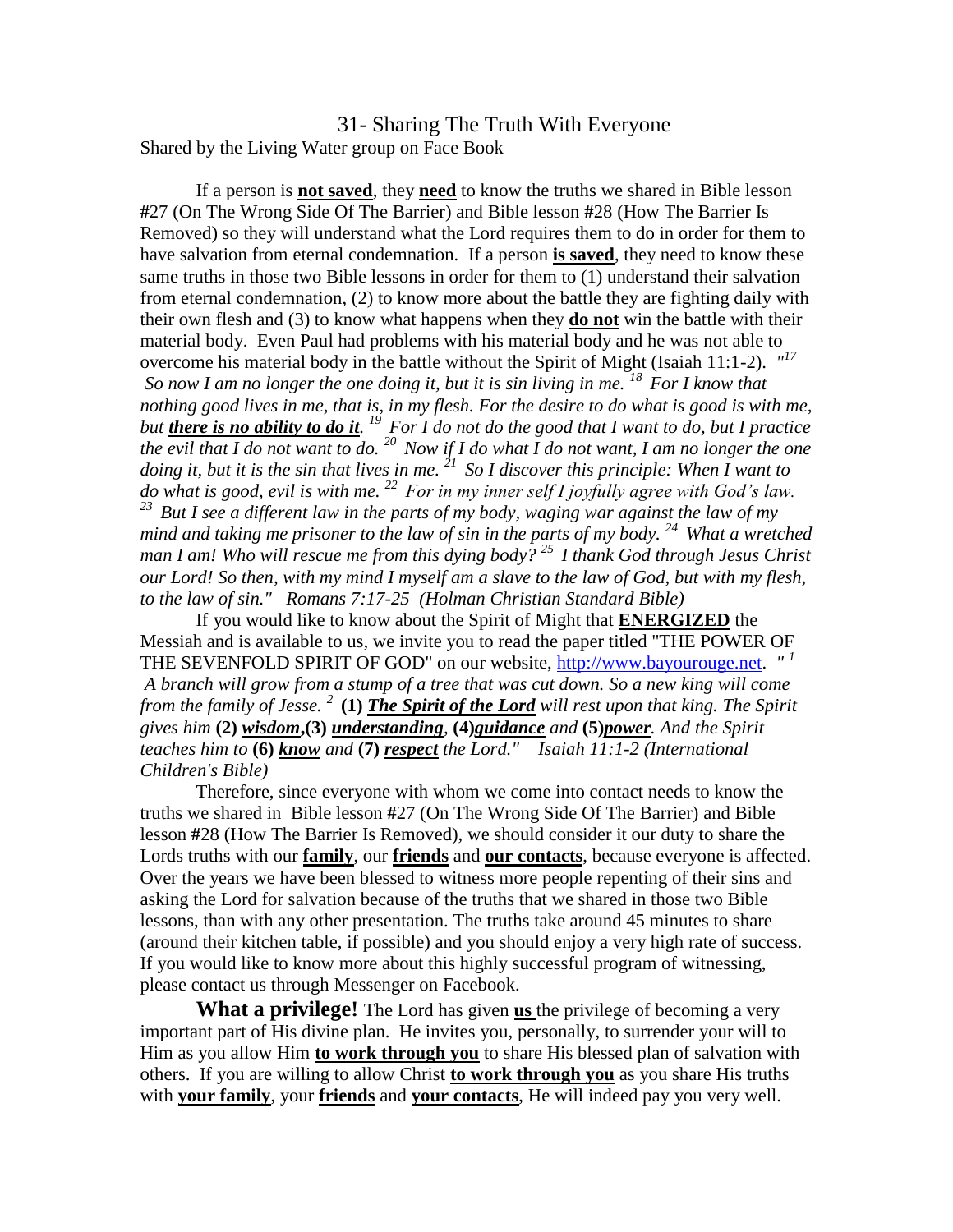Perhaps you may not feel adequate for the task. Please remember, however, that **all** the Lord calls you to do is **share** His truths. **HIS SPIRIT DOES THE WORK!** You are simply an associate with Jesus Christ. Again, Jesus Christ is more anxious to see **your family**, **your friends** and **your contacts** saved than you are. *" <sup>14</sup>For we are made partakers* (μέτοχος, pronounced "met'-okh-os" in English and meaning a participant*,* that is, (as a noun), a sharer; by implication, an associate : a fellow, a partaker or a partner) *of Christ, if we hold the beginning of our confidence stedfast unto the end; <sup>15</sup>While it is said, To day if ye will hear his voice, harden not your hearts, as in the provocation. <sup>16</sup> For some, when they had heard, did provoke: howbeit not all that came out of Egypt by Moses. <sup>17</sup>But with whom was he grieved forty years? was it not with them that had sinned, whose carcases fell in the wilderness? <sup>18</sup>And to whom sware he that they should not enter into his rest* (abode)*, but to them that believed not? <sup>19</sup>So we see that they could not enter in because of unbelief." Hebrews 3:14-19 (King James Version)* 

If you have decided to be a part of the Lord's plan, we have a few suggestions to help you become highly successful as a soul winner. **First**, make absolutely sure that there has been a time and a place when you went to God in prayer and applied for salvation. Please note that we did not ask if you were an ordained minister nor did we ask if you were a leader in a "church" somewhere. We did not ask if you had been baptized nor did we ask if you attended "church" once a day, once a week, once a month or once a year. Our question is, has there been a time and a place in your life when you asked the Lord to forgive you of the sins that you committed? Did you request that the sacrifice Jesus Christ gave on the cross, pay the sin debt you owed? Have you applied for salvation by exercising **saving faith**, that is, admitting that there is nothing **you can do** to help gain your salvation? Again, we are no longer surprised at the number of people we contact who are lost because they are depending upon their "church" membership, their baptism or their good works to get them into the Lord's Paradise. AND SOME OF THEM ARE IN THE MINISTRY AND SOME OF THOSE WHO GO OUT ON VISITATION ARE AS LOST AS THOSE THEY ARE VISITING! *" <sup>21</sup>Not everyone that saith unto me, Lord, Lord, shall enter into the kingdom of heaven; but he that doeth the will of my Father who is in heaven. <sup>22</sup>Many will say to me in that day, Lord, Lord, did we not prophesy by thy name, and by thy name cast out demons, and by thy name do many mighty works? <sup>23</sup>And then will I profess unto them, I never knew you: depart from me, ye that work iniquity." Matthew 7:21-23 (American Standard Version)*

We are not suggesting that you have to know the exact day on the calendar and the exact time on the clock when you responded to God's call to (1) go to Him in prayer, (2) repent of your sins and while looking in faith to Calvary, (3) ask that the payment Jesus Christ gave on the cross, pay for the sin debt you owe. If you made that decision, however, you **should** know it and you **will** know it. If there is a doubt in your mind that you made that decision, we urge you to slip to God in prayer, **right now**, and get it settled. The Lord will not be displeased because He wants you to have the assurance of your salvation.

Our **second** suggestion to help you become highly successful as a soul winner deals with a very important principle that we fear is not taught in many churches today. However, it is of utmost importance in becoming a successful soul winner. Make sure you are operating through the **seven** gifts of enablement from the sevenfold power of the Holy Spirit. These seven gifts of enablement will give you the power to become the best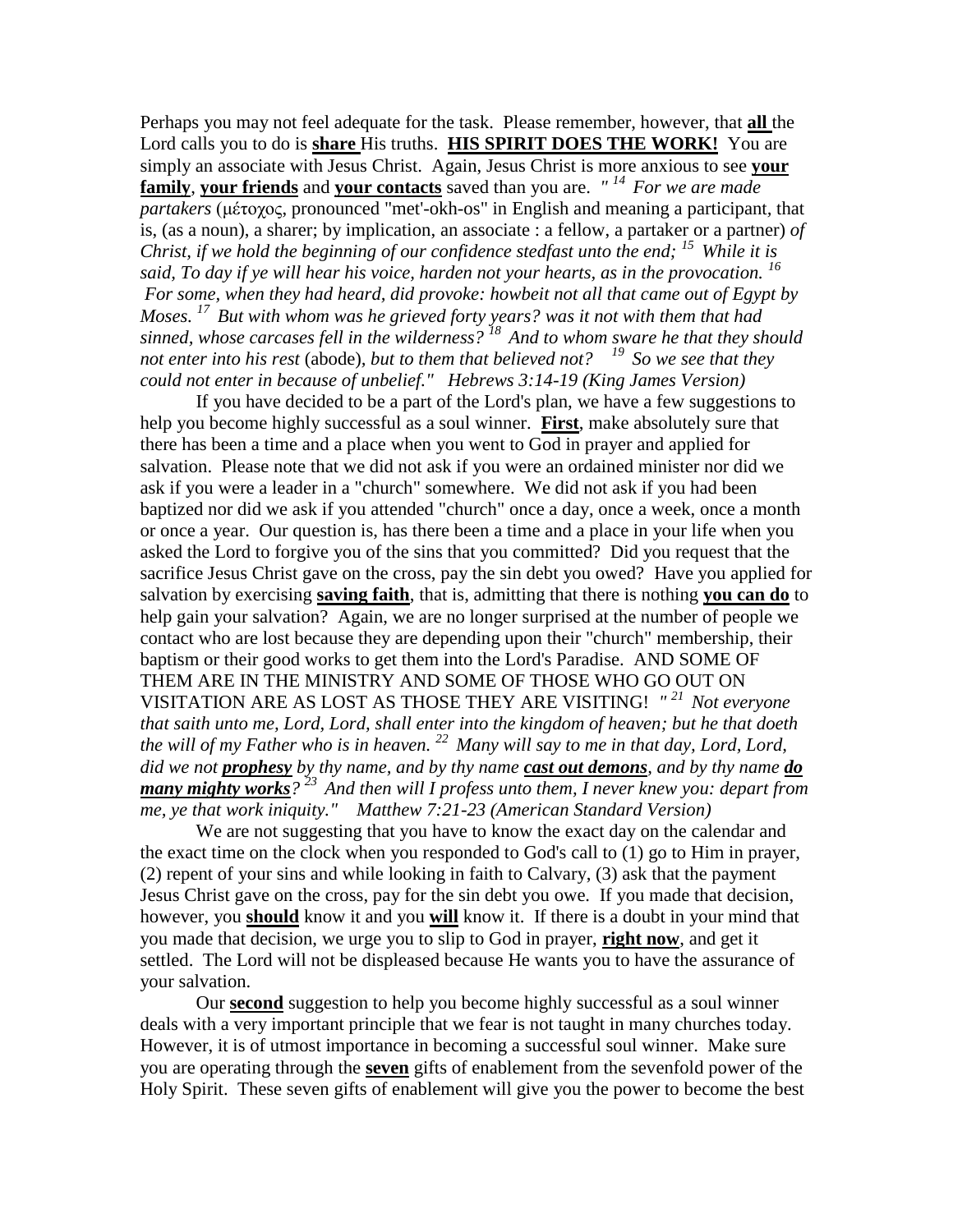witness for Christ. We **are not** referring to "charismatic gifts". We are referring to the power of the Sevenfold Spirit of God. **Jesus Christ Received The Seven Gifts Of Enablement From The Sevenfold Power Of The Holy Spirit Of God Without** 

**Measure And Did His Work Through The Enablement Of Them.** *" <sup>33</sup>He that hath received his testimony hath set to his seal that God is true. <sup>34</sup>For He whom God hath sent, speaketh the words of God: for God giveth not the Spirit by measure unto Him. 35 The Father loveth the Son, and hath given all things into His hand. <sup>36</sup>He that believeth on the Son hath everlasting life: and he that believeth not the Son shall not see life; but the wrath of God abideth on him." John 3:33-36 (King James Version)* 

Please note in Isaiah 11:1-2 , one of the seven gifts of enablement that **Jesus Christ** received and that **we** can receive from the Holy Spirit is referred to as "the Spirit of the Lord".

*" <sup>1</sup>There shall come forth a Rod from the stem of Jesse, And a Branch shall grow out of his roots. <sup>2</sup>(1) The Spirit of the LORD shall rest upon Him, (2) The Spirit of wisdom and (3)* (the Spirit of) *understanding, (4) The Spirit of counsel and (5)* (the Spirit of) *might, (6) The Spirit of knowledge and (7)* (the Spirit of) *the Fear* (Reverence) *of the LORD." Isaiah 11:1-2 (New King James Version)* 

It is important to remember that the Lord knows our abilities and He will **never** call us to do anything without making His power available so that we can be successful. Again, if you would like to know more about the power of the Sevenfold Spirit of God, you may read the paper "THE POWER OF THE SEVENFOLD SPIRIT OF GOD" on our website, [http://www.bayourouge.net.](http://www.bayourouge.net/)

The Spirit of the Lord gives us the ability to successfully accomplish anything He calls us to do. In the Old Testament we find that often times the Lord called someone to achieve a task. Then we find that "the Spirit of the Lord" rested upon them. The only difference we can find is that the people in the Old Testament were usually only given one or two of the gifts of the sevenfold power of the Holy Spirit. We have reprinted a few of the scriptures below.

*" <sup>9</sup>And they cried to the Lord, who raised them up a saviour, and delivered them, to wit, Othoniel the son of Cenez, the younger brother of Caleb: <sup>10</sup>And the spirit of the Lord was in him, and he judged Israel. And he went out to fight, and the Lord delivered into his hands Chusan Rasathaim king of Syria, and he overthrew him." Judges 3:9-10 (Douay-Rheims Version, New Catholic Edition)*

*" <sup>33</sup>The Midianites, Amalekites, and other people from the east joined together to fight against the Israelites. They went across the Jordan River and camped in the Jezreel Valley. <sup>34</sup>The Spirit of the LORD filled Gideon. So Gideon blew a trumpet to call the family of Abiezer to follow him." Judges 6:33-34 (Easy-To-Read Version)*

*" <sup>28</sup>But the king of the Ammonites did not listen to the words of Jephthah that he sent to him. <sup>29</sup>Then the Spirit of the LORD was upon Jephthah, and he passed through Gilead and Manasseh and passed on to Mizpah of Gilead, and from Mizpah of Gilead he passed on to the Ammonites." Judges 11:28-29 (English Standard Version)*

*" <sup>5</sup>So Samson went down to Timnah with his father and mother. When they had come to the vineyards of Timnah, a young lion came roaring to meet him. <sup>6</sup>But the spirit of the LORD came upon Samson, and although he had no weapons, he tore the lion in pieces as one tears a kid." Judges 14:5-6 (New American Bible - United States Conference of Catholic Bishops)*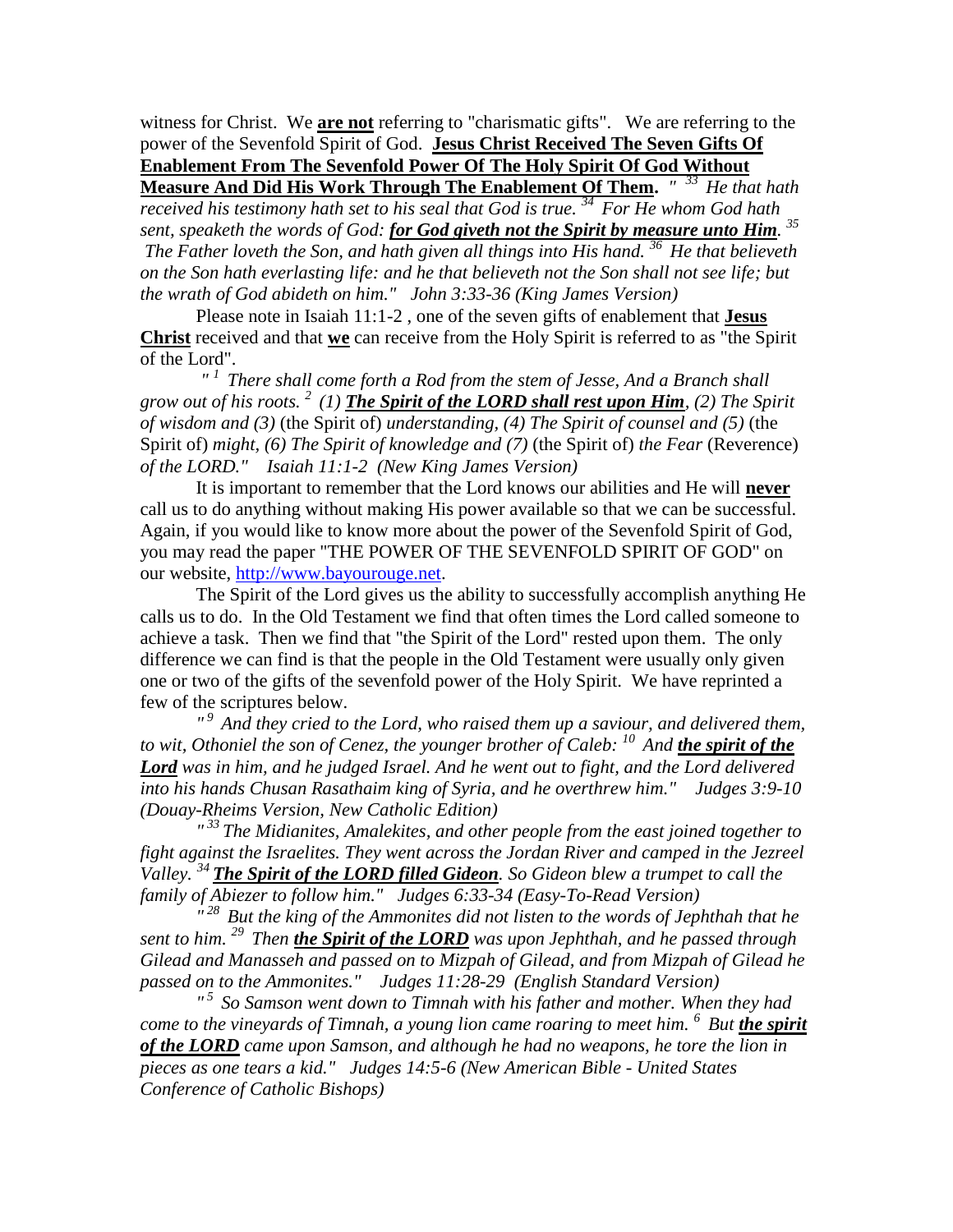*" <sup>5</sup>"After that you will come to the Hill of God where there are Philistine garrisons. When you arrive at the city, you will meet a group of prophets coming down from the high place prophesying. They will be preceded by harps, tambourines, flutes, and lyres. <sup>6</sup>The Spirit of the LORD will control you, you will prophesy with them, and you will be transformed into a different person. <sup>7</sup>When these signs have happened to you, do whatever your circumstances require because God is with you." 1 Samuel 10:5- 7 (Holman Christian Standard Bible)*

*" <sup>11</sup>Then he asked Jesse, "Are these all the sons you have?" Jesse answered, "I still have the youngest son. He is out taking care of the sheep." Samuel said, "Send for him. We will not sit down to eat until he arrives." <sup>12</sup>So Jesse sent and had his youngest son brought in. He was a fine boy, tanned and handsome. The Lord said to Samuel, "Go! Appoint him. He is the one." <sup>13</sup>So Samuel took the container of olive oil. Then he poured oil on Jesse's youngest son to appoint him in front of his brothers. From that day on, the Lord's Spirit entered David with power. Samuel then went back to Ramah. <sup>14</sup>But the Lord's Spirit had gone out of Saul. And an evil spirit from the Lord troubled him." 1 Samuel 16:11-14 (International Children's Bible)*

We can find scripture where Christ promised **access** to the sevenfold power of the Holy Spirit to the members of His scriptural churches. Please note that Jesus was not speaking to the disciples of John the Baptist in Acts 1:7-8 even though most of the disciples of John the Baptist were just as saved as His disciples but they chose not to follow Jesus when He called them to be "fishers of men". " *<sup>7</sup>Jesus said to them, "You don't need to know the time of those events that only the Father controls. <sup>8</sup>But the Holy Spirit will come upon you and give you power. Then you will tell everyone about me in Jerusalem, in all Judea, in Samaria, and everywhere in the world." Acts 1:7-8 (Contemporary English Version)*

We can also find in the scriptures where God intends to give the sevenfold power of His Spirit to the saved members of the Jewish Theocracy after they turn back to the Lord as a nation during the seven years of the Tribulation. This blessing will empower them to successfully witness for Him. " *<sup>28</sup>And it shall come to pass afterwards [that] I will pour out my Spirit upon all flesh; and your sons and your daughters shall prophesy, your old men shall dream dreams, your young men shall see visions. <sup>29</sup>Yea, even upon the bondmen and upon the handmaids in those days will I pour out my Spirit. <sup>30</sup>And I will shew wonders in the heavens and on the earth, blood, and fire, and pillars of smoke. <sup>31</sup>The sun shall be changed to darkness, and the moon to blood, before the great and terrible day of Jehovah come. <sup>32</sup>And it shall be that whosoever shall call upon the name of Jehovah shall be saved: for in mount Zion and in Jerusalem shall be deliverance, as Jehovah hath said, and for the residue whom Jehovah shall call." Joel 2:28-32 (Darby's Translation)*

*" <sup>1</sup>The LORD says, "Listen now, Israel, my servant, my chosen people, the descendants of Jacob. <sup>2</sup>I am the LORD who created you; from the time you were born, I have helped you. Do not be afraid; you are my servant, my chosen people whom I love. <sup>3</sup> "I will give water to the thirsty land and make streams flow on the dry ground. I will pour out my spirit on your children and my blessing on your descendants. <sup>4</sup>They will thrive like well-watered grass, like willows by streams of running water." Isaiah 44:1-4 (Today's English Version)*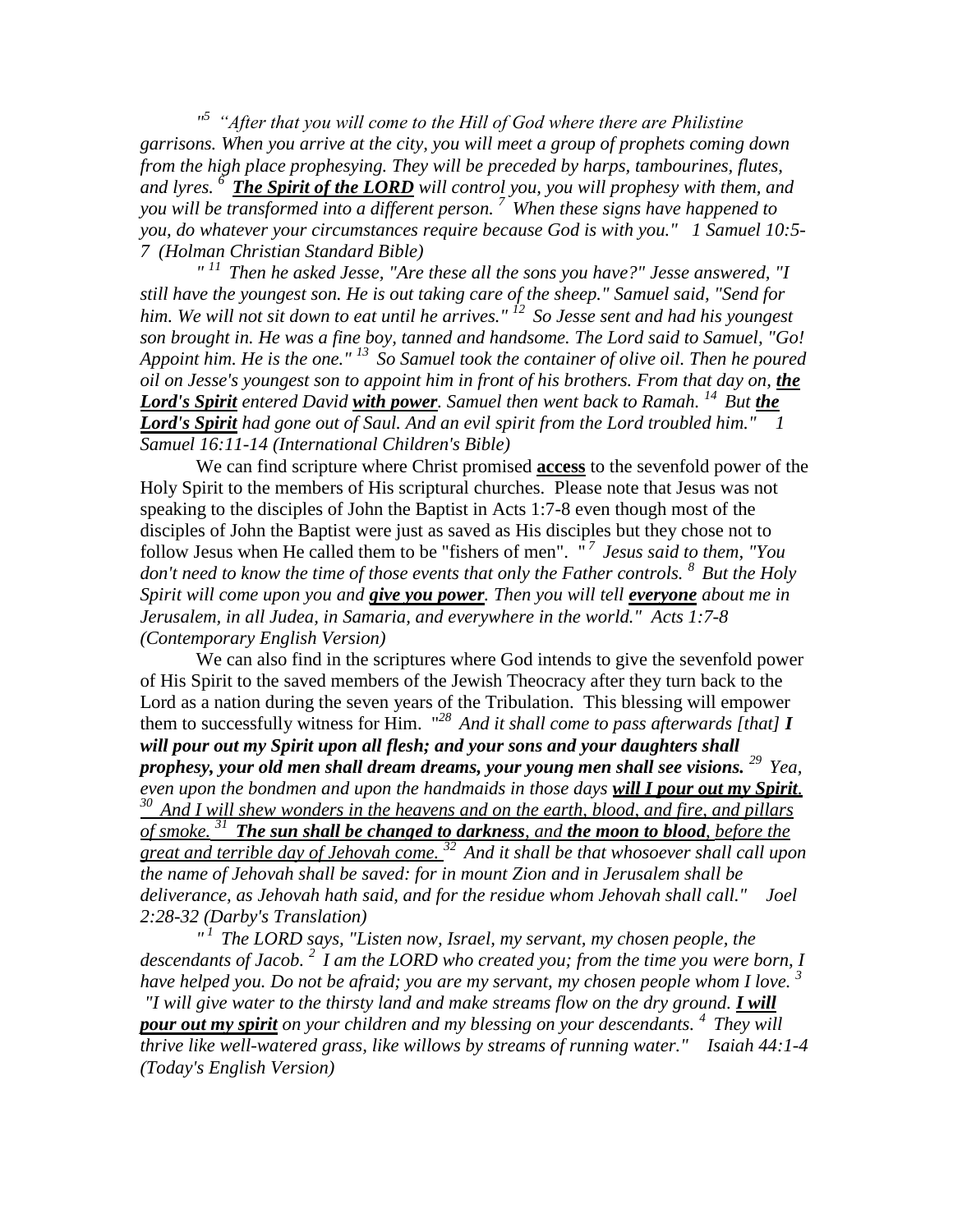There is **third** important point we would like to mention so that you can be a highly successful soul winner. We fear it is not taught in many churches today because most church members are afraid they will be accused of being "charismatic". The members of Christ's scriptural churches need to daily petition the Holy Spirit to **keep** them filled with the sevenfold power and illumination of the Holy Spirit so that they can **excel** in doing the work Christ commissioned them to do in Matthew 28:16-20. This, of course, has nothing to do with salvation but is applicable to service. In addition, may we call your attention to the fact that once **the members of the church in Jerusalem** received the sevenfold power of the Holy Spirit on the day of Pentecost, that was all they needed to be successful in fulfilling the commission **they** had been given. No wonder **so few** of the members of Christ's scriptural churches today experience success in fulfilling **their commission**. Despite their good intentions, they are **not** following the instructions Jesus Christ gave the church in Jerusalem!

Instead of seeking and using the sevenfold power of the Holy Spirit as Jesus Christ did, they are depending upon programs of one sort or the other to be successful in (1) reaching the lost for Christ, (2) baptizing them into their membership and (3) teaching them the things Christ taught His disciples. Because of that, we find the membership has **little success in** (1) **reaching the lost**, (2) **experiencing an increase of their membership** and (3) **they are experiencing a dwindling membership of knowledgeable teachers**. Some of Christ's scriptural churches have lost **all** their knowledgeable teachers who will "dig out" the truth of the Lord's Word and share it with their classes and **their congregations** and because of that, they depend upon literature that their association or their convention provides. Often times the students, in their "classes", simply take turns reading paragraphs of "the day's lesson" and the next day they know no more of what was read that when they came to church Sunday morning. BUT THEY DID THEIR DUTY! THEY CAME TO "CHURCH"!

They just keep repeating "fluff" in their literature and in their classes instead of the meat of God's Divine Word that will cause the members to **acknowledge** their responsibilities. They reach the point where the attitude within that church is, "we are rich and have need of nothing". When that happens, that church forces Jesus Christ out and He will not even be present when they claim to be dining with Him (the Lord's Supper). Jesus Christ told us that He will find most of **His** churches in that condition when He returns for the "Catching Up" (the Rapture) at the end of the Church Age..

*" 14 "To the angel of the church in Laodicea, write this: " 'The Amen, the faithful and true witness, the source of God's creation, says this: 15 "I know your works; I know that you are neither cold nor hot. I wish you were either cold or hot. 16 So, because you are lukewarm, neither hot nor cold, I will spit you out of my mouth. 17 For you say, 'I am rich and affluent and have no need of anything,' and yet do not realize that you are wretched, pitiable, poor, blind, and naked. 18 I advise you to buy from me gold refined by fire so that you may be rich, and white garments to put on so that your shameful nakedness may not be exposed, and buy ointment to smear on your eyes so that you may see. 19 Those whom I love, I reprove and chastise. Be earnest, therefore, and repent. 20 Behold, I stand at the door and knock. If anyone hears my voice and opens the door, (then) I will enter his house and dine with him, and he with me. 21 I will give the victor the right to sit with me on my throne, as I myself first won the victory and sit with my*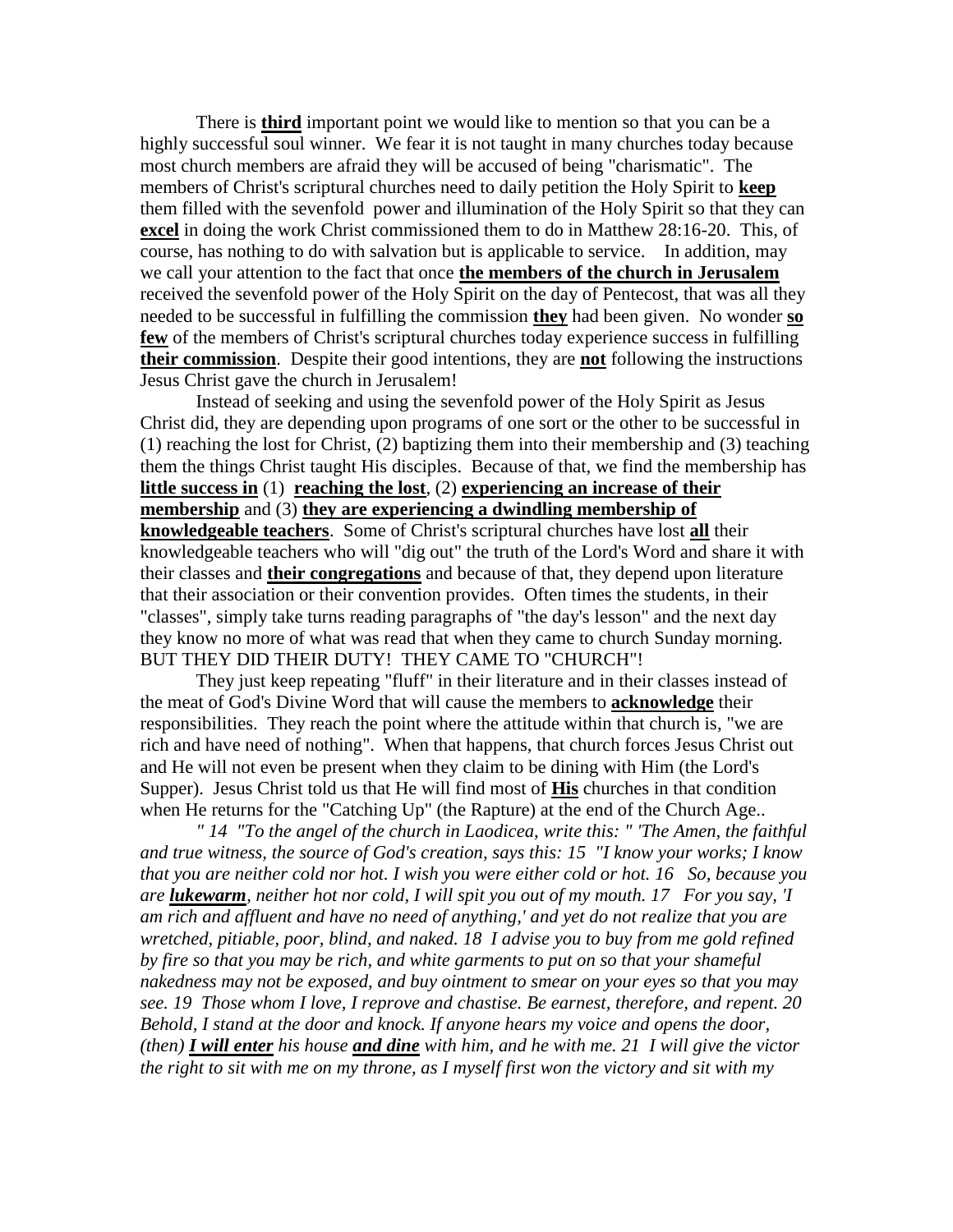## *Father on his throne." Revelation 3:14-21 (New American Bible - United States Conference of Catholic Bishops)*

Again, may we remind you that the individual members of Christ's scriptural churches need to daily petition the Holy Spirit to **keep** them filled with the sevenfold **power** and **illumination** of the Holy Spirit so that they can **excel** in doing the work Christ commissioned them to do in Matthew 28:16-20. This, of course, has nothing to do with salvation but is needed for **exceptional service**. Alas, we fear that there never been a time when some of you **have ever** asked the Lord to fill you with the sevenfold power and illumination of the Holy Spirit, much less ask Him to fill you again when, because of sin in your life, you lost the power. **Again, we are not speaking about "charismatic gifts"!**

What in the world makes you think you can be successful in your ministry when it was necessary for Jesus Christ to be filled with Holy Spirit Power in order for Him to be successful in **His** earthly ministry? What in the world makes you think you can be successful in your ministry when it was necessary for Jesus Christ, in Acts 1:4-5, to tell

His disciples **they must** wait in Jerusalem to receive Holy Spirit Power before they attempted to fulfill the commission He had given them! EVERY DAY, BEFORE YOU ATTEMPT TO ACCOMPLISH ANYTHING FOR THE LORD, YOU SHOULD STOP, TURN TO THE LORD IN PRAYER, AND REQUEST THE LORD TO FILL YOU **AGAIN** WITH THE SEVENFOLD POWER OF HIS SPIRIT! Please note in the scriptures printed below that it is possible for the individual members of a local, scriptural church to lose the **sevenfold power** and **illumination of the Holy Spirit**. When that happens, of course, the members would not lose their salvation because, again, this has nothing to do with salvation but is needed for **outstanding service**.

*" 1 "Write to the angel of the church in Ephesus: "The One who holds the seven stars in His right hand and who walks among the seven gold lampstands says: 2 I know your works, your labor, and your endurance, and that you cannot tolerate evil. You have tested those who call themselves apostles and are not, and you have found them to be liars.* 3 You also possess endurance and have tolerated *lmany things l* because of My *name and have not grown weary. 4 But I have this against you: You have abandoned the love* /*you had*  / *at first.* 5 Remember then how far you have fallen; repent, and do the *works you did at first. Otherwise, I will come to you and remove your lampstand from its place—unless you repent. 6 Yet you do have this: You hate the practices of the Nicolaitans, which I also hate. 7 "Anyone who has an ear should listen to 13 what the Spirit says to the churches. I will give the victor the right to eat from the tree of life, which is in God's paradise." Revelation 2:1-7 (Holman Christian Standard Bible)* 

The early church in Jerusalem experienced a loss of the power of the Holy Spirit they had received on the day of Pentecost and the members had to request the power again. *" 19 But Peter and John answering said to them, If it be righteous before God to listen to you rather than to God, judge ye; 20 for as for us we cannot refrain from speaking of the things which we have seen and heard. 21 But they, having further threatened them, let them go, finding no way how they might punish them, on account of the people, because all glorified God for what had taken place; 22 for the man on whom this sign of healing had taken place was above forty years old. 23 And having been let go, they came to their own [company], and reported all that the chief priests and elders had said to them. 24 And they, having heard [it], lifted up [their] voice with one accord*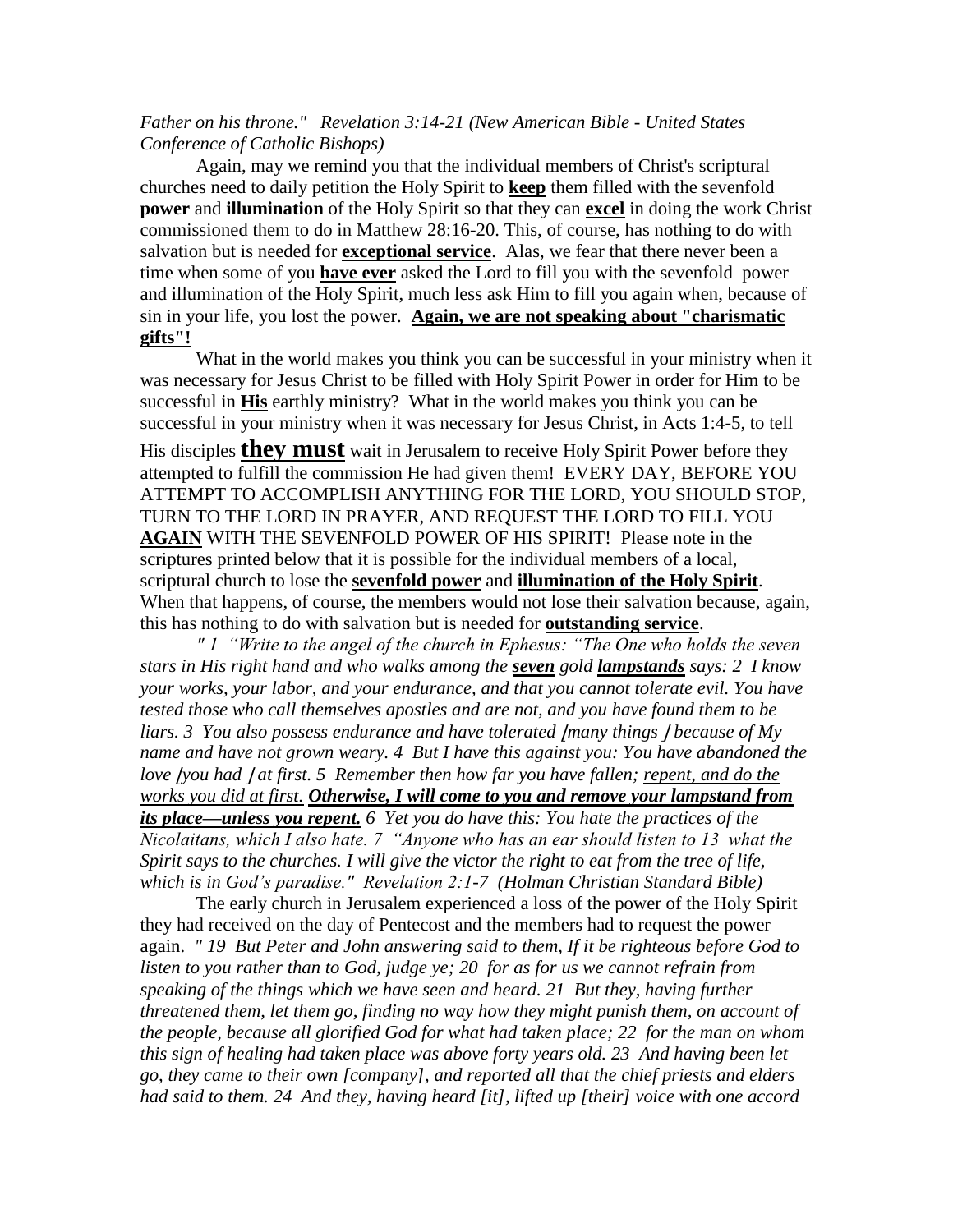*to God, and said, Lord, thou art the God who made the heaven and the earth and the sea, and all that is in them; 25 who hast said by the mouth of thy servant David, Why have [the] nations raged haughtily and [the] peoples meditated vain things? 26 The kings of the earth were there, and the rulers were gathered together against the Lord and against his Christ. 27 For in truth against thy holy servant Jesus, whom thou hadst anointed, both Herod and Pontius Pilate, with [the] nations, and peoples of Israel, have been gathered together in this city 28 to do whatever thy hand and thy counsel had determined before should come to pass.* 29 And now, Lord, look upon their threatenings, and give to *thy bondmen with all boldness to speak thy word, 30 in that thou stretchest out thy hand*  to heal, and that signs and wonders take place through the name of thy holy servant *Jesus. 31 And when they had prayed, the place in which they were assembled shook, and they were all filled with Holy Spirit power (There is no Greek definite article here), and spoke the word of God with boldness." Acts 4:19-31 (Darby)* 

The lamp holder in the tabernacle held seven lamps. It was the only source of illumination within the tabernacle for the Lord's priests to perform their duties just as the Holy Spirit is supposed to be the source of illumination needed in order for Christ's churches to perform their duties. As we continue with this paper, please notice that the Spirit of Jehovah in Isaiah 11:2 was listed alone (like the center stem of the lamp holder) while the other six were listed in pairs.

*" 1 There shall come forth a Rod from the stem of Jesse, And a Branch shall grow out of His roots. (1) 2 The Spirit of the LORD (Jehovah) shall rest upon Him, (2) The Spirit of Wisdom 14 and (3) (the Spirit of) Understanding, (4) the Spirit of Counsel and (5) (the Spirit of) Might, (6) the Spirit of Knowledge and (7) the Spirit of the Fear (Reverence) of the Lord." (New King James Version)*

Again, when Jesus Christ ascended back to Heaven, He told **the church in Jerusalem** not to go out and attempt to make disciples until they received power from the Holy Spirit. *" <sup>1</sup>The former account I made, O Theophilus, of all that Jesus began both to do and teach, <sup>2</sup>until the day in which He was taken up, after He through the Holy Spirit had given commandments to the apostles whom He had chosen, <sup>3</sup>to whom He also presented Himself alive after His suffering by many infallible proofs, being seen by them during forty days and speaking of the things pertaining to the kingdom of God. <sup>4</sup>And being assembled together with them, He commanded them not to depart from Jerusalem, but to wait for the Promise of the Father, "which," He said, "you have heard from Me; <sup>5</sup> for John truly baptized with water, but you shall be baptized with Holy Spirit Power*  (there is no Greek definite article here) *not many days from now." <sup>6</sup>Therefore, when they had come together, they asked Him, saying, "Lord, will You at this time restore the kingdom to Israel?" <sup>7</sup>And He said to them, "It is not for you to know times or seasons which the Father has put in His own authority. <sup>8</sup>But you shall receive power when the Holy Spirit has come upon you; and you shall be witnesses to Me in Jerusalem, and in all Judea and Samaria, and to the end of the earth." <sup>9</sup>Now when He had spoken these things, while they watched, He was taken up, and a cloud received Him out of their sight." Acts 1:1-9 (New King James Version)*

At first, the early members of the church in Jerusalem did not have the Bible to confirm what they were sharing since the last book (Revelation) was not completed until about 40 years after Jesus Christ ascended back to the Throne Room of God, the Third Heaven. Therefore, according to Hebrews 2:1-4, we see that God confirmed the message